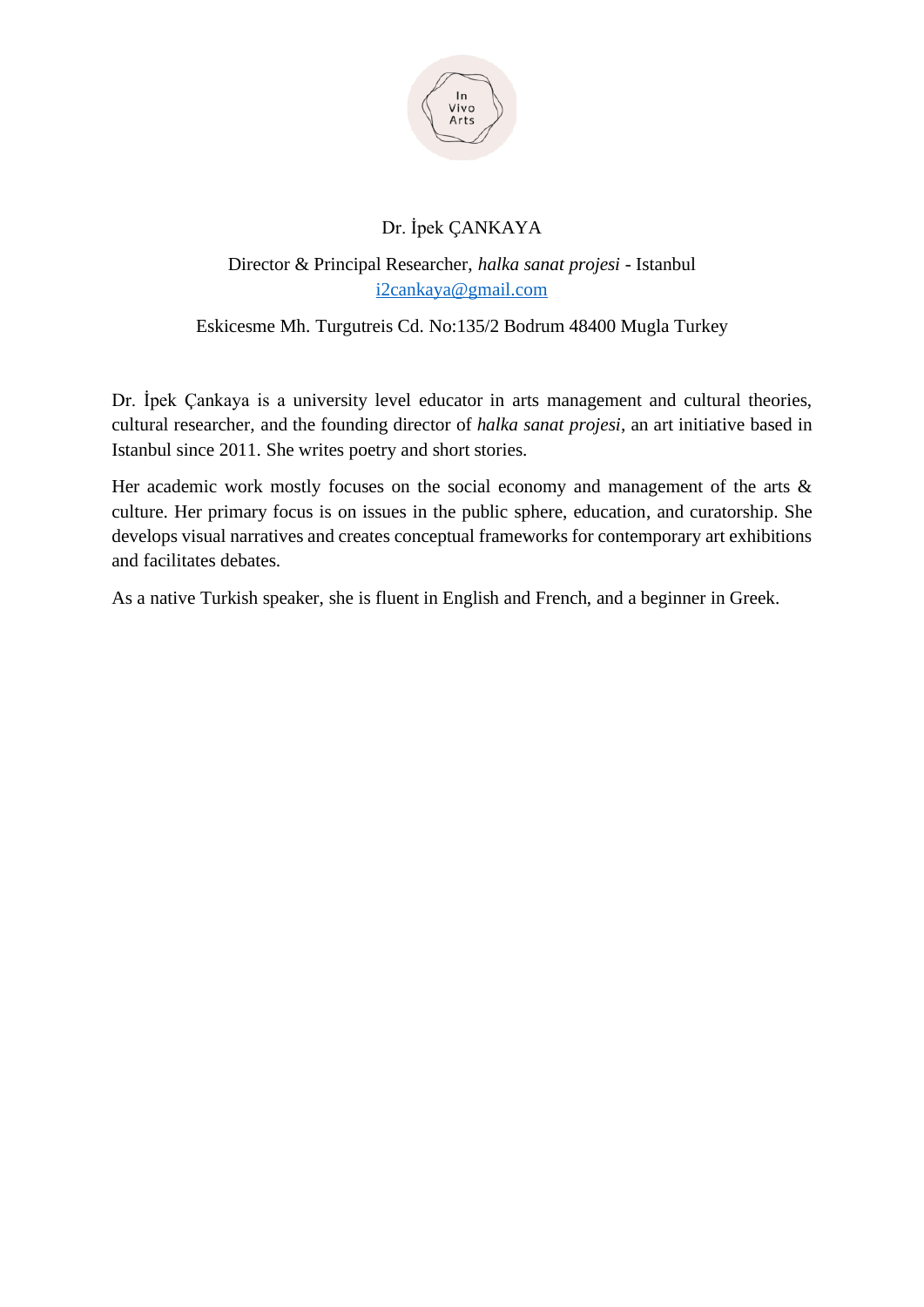

# **Settling / Unsettling — Leaving / Returning**



Figure 1. 'Stories from Our People' Performance, Sirkeci Station- Istanbul, 2013 (*halka sanat projesi* Archives). **ABSTRACT:**

The paper's focus is the issue of Migration, with the project 'Stories from Our People' as a case study. It is a recollection of the actualised project, a series of exhibitions and mini performances realised by Artship Initiatives-San Francisco and *halka sanat projesi*-Istanbul, responding to the migration crisis and related issues through arts, which used inclusive multi-disciplinary expression and sharing.

The purpose of this paper is to reflect on the way in which arts represent situations of crisis poetically, focusing on the human element instead of political theories of conflict. Broader issues are contextualised through train journeys and railway stations of the last century through the experiences of emigrants/immigrants.

The exhibition and performance initially took place at Sirkeci Railway Station on the European side of Istanbul, the "starting point" of international trains from Istanbul to Europe crossing several Balkan countries, mostly carrying emigrants leaving their homeland and going to the West with the hope of finding work and shelter. The station's public character enabled the project to involve not only art focused audiences but also curious by-passers and travellers. Performances and exhibitions were simultaneously presented at *halka sanat* gallery in the Moda District, Kadıköy Municipality on the Asian side of Istanbul.

The project involved local and international dancers/actors, visual artists, musicians, architecture historians, as well as academics, and university students of culinary arts and architecture from Istanbul and primary school children from Anatolia.

The paper deals with some of the possible ways of representing crises in art. Critical recollections in response to the notion of crisis, as well as organisational elements and curatorial sensibilities deployed in the creation of a performance and exhibitions are at the centre of our reflection. The discussion of the paper is based on the assessment of seed stories, memories of participants, archival material, all of which lead to opening questions about representing crises in art.

**Keywords:** Migration, storytelling, performance, contemporary arts, arts management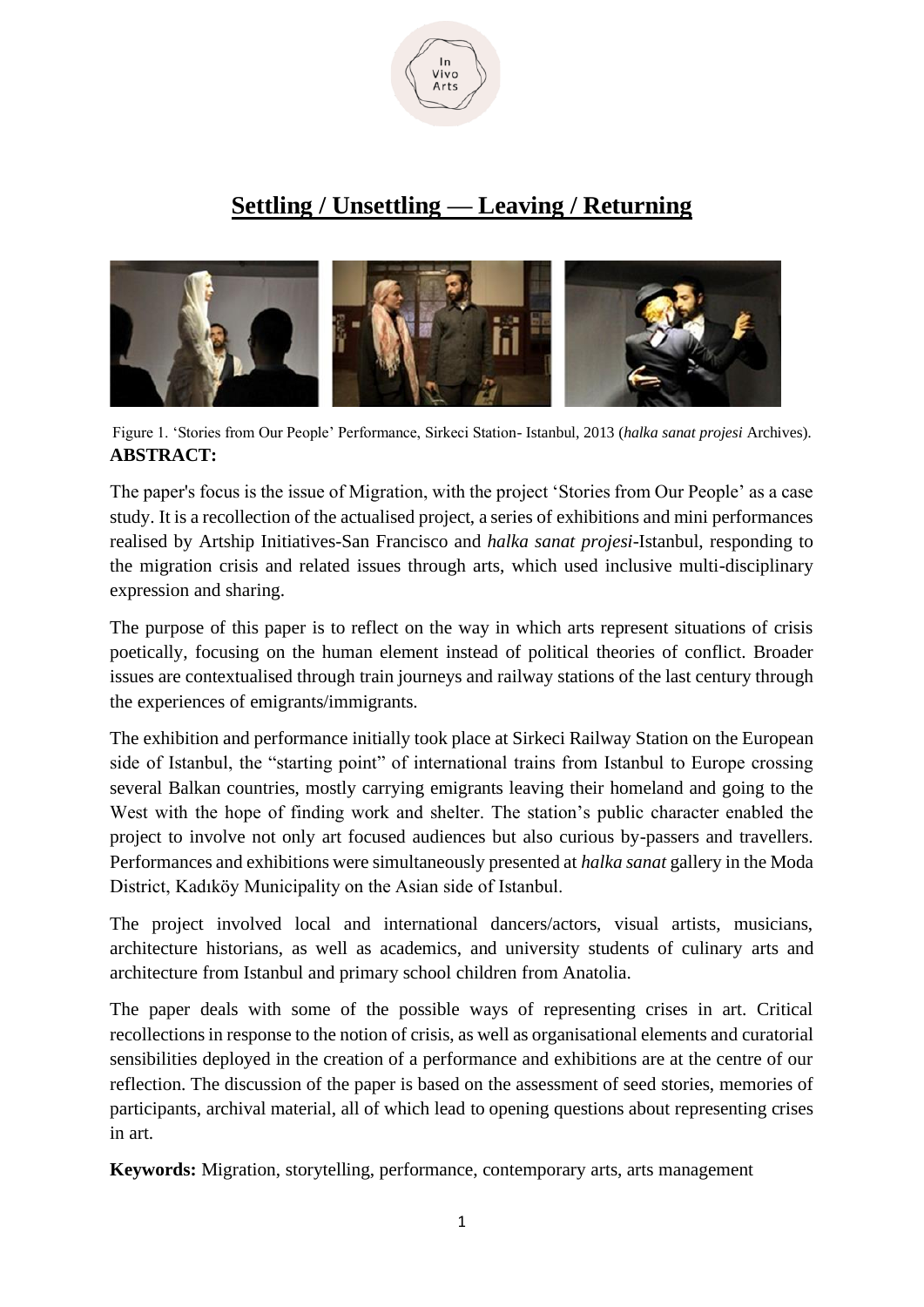

# **RÉSUMÉ :**

L'article se concentre sur la question migratoire, ayant le projet « Histoires de notre peuple » en tant qu'étude de cas. C'est une réflexion critique sur un projet actualisé composé d'une série d'expositions et de mini-performances réalisées par Artship Initiatives-San Francisco et *halka sanat projesi*-Istanbul, répondant à la crise migratoire et aux problèmes adjacents à travers des arts qui ont utilisé l'expression et le partage multidisciplinaires inclusifs.

L'objectif de cet article est de réfléchir sur la manière dont les arts représentent les situations de crise en se concentrant poétiquement sur l'élément humain au lieu de théories politiques du conflit. Des questions plus larges sont contextualisées à travers les voyages en train et les gares du siècle dernier autour des expériences des émigrants/immigrants.

L'exposition et la performance ont d'abord eu lieu à la gare de Sirkeci du côté européen d'Istanbul, le « point de départ » des trains internationaux d'Istanbul vers l'Europe traversant plusieurs pays des Balkans, transportant principalement des émigrants quittant leur patrie et se rendant en Occident avec l'espoir de trouver du travail et un abri. Le caractère public de la gare a permis au projet d'entraîner non seulement le public concentré sur l'art, mais aussi les passants curieux et les voyageurs. Les performances et les expositions ont été présentées simultanément à la galerie *halka sanat* dans le district de Moda, municipalité de Kadıköy, du côté asiatique d'Istanbul.

Le projet a impliqué des danseurs/acteurs, artistes visuels, musiciens, historiens de l'architecture locaux et internationaux, ainsi que des universitaires et étudiants en arts culinaires et en architecture d'Istanbul et des écoliers d'Anatolie.

L'article s'occupe de quelques-unes des manières possibles de représenter la crise dans l'art. Les pensées rétrospectives critiques en réponse à la notion de crise ainsi que les éléments organisationnels et les sensibilités de conservation déployées dans la création d'une performance et d'expositions sont au centre de la réflexion. La discussion de l'article est basée sur l'évaluation des histoires de graines, des souvenirs de certains participants, du matériel d'archives, menant à des questions ouvertes sur la représentation des crises dans l'art.

**Mots-clés :** Migration, narration, performance, arts contemporains, management des arts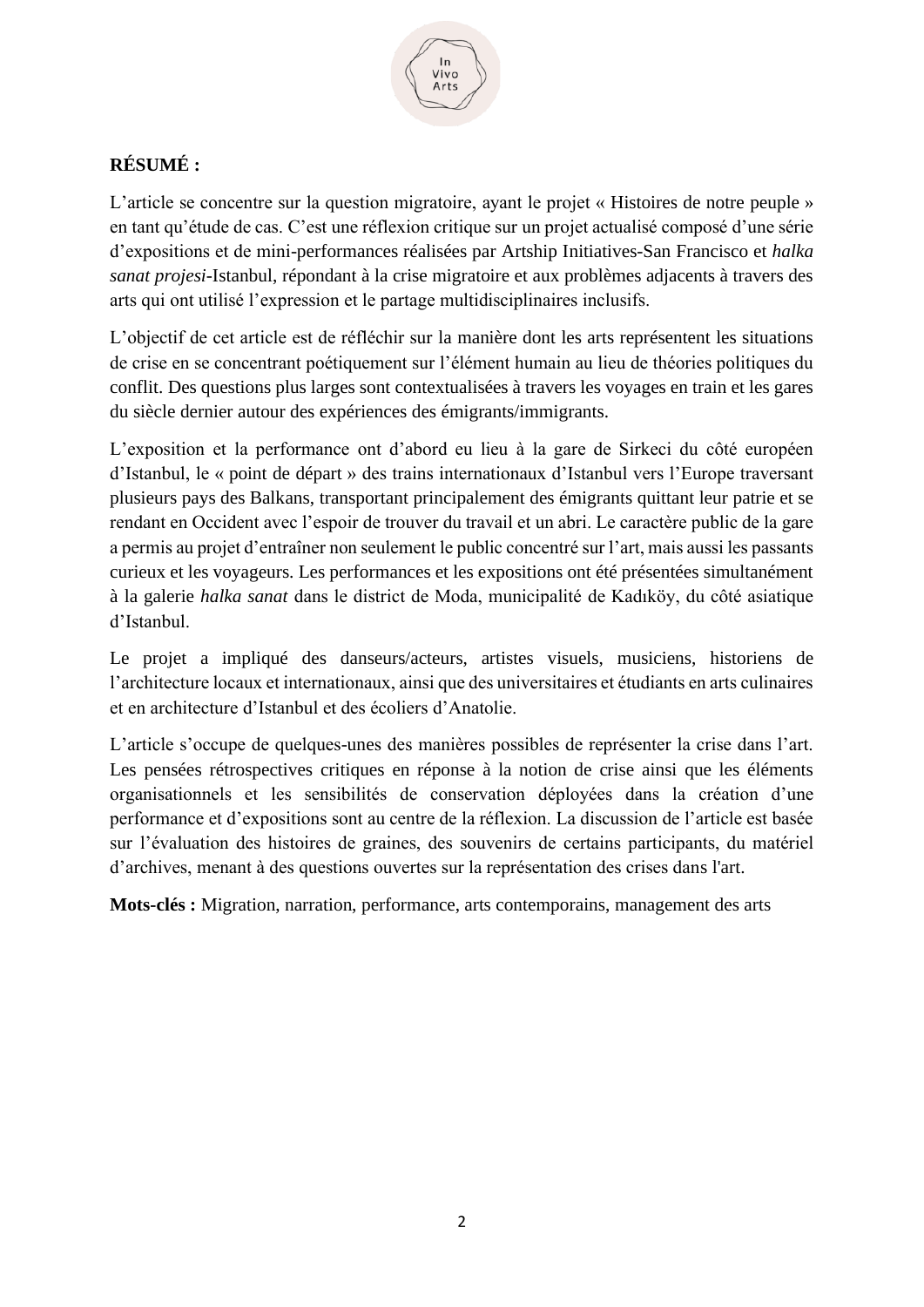

This essay, through its title - Settling / Unsettling — Leaving / Returning - and the ambiguities that it brings forth by representing Migration Issues of survival, identity, and crisis on many levels, is a reflection on a realised art project with multiple components.

The project called 'Stories from Our People' is a series of mini performances and visual art and documentary exhibitions that took place in 2013-2014 in Istanbul as a collaboration of two art initiatives, *halka sanat projesi* – Istanbul and Artship Initiatives – San Francisco.

'Our people' in the title referred to people facing similar crises without insisting on any nationality, and 'Stories' referred to the unifying human sensibilities and shared experiences. The choice of a non-art public venue, Istanbul's active Sirkeci Station, which was the historic gateway to Europe particularly in the twentieth century, is a challenge in itself.

Creating an exhibition is always a combination of many factors. In this case, migration as a seed for the theme and the Railway Station as the venue come together in many expected and unexpected ways and demand overcoming numerous challenges. One of them is the integration of a group of people with diverse inputs and ways of executing ideas, which are collaboratively shaped curatorially and through the experience of organising input.

The four categories assessed in this paper are:

- **I. Theme -** Migration Stories of Our People Multiple ways of enduring, forms of expression with respectful responses to migrant life challenges
- **II. Location -** Sirkeci Station, Terminus for European Trains Ways of representing
- **III. People** Two initiatives coming together Concerns, intentions, co-creation addressing social crisis
- **IV. Execution -** Curatorial Choices, Performance Direction, Visible and Invisible Management

Assessments are based on my personal involvement as the founding director of *halka sanat projesi* and a member of the organising team, and the recollections of actively involved participants in the making of the project as well as both academic and historical research in the background.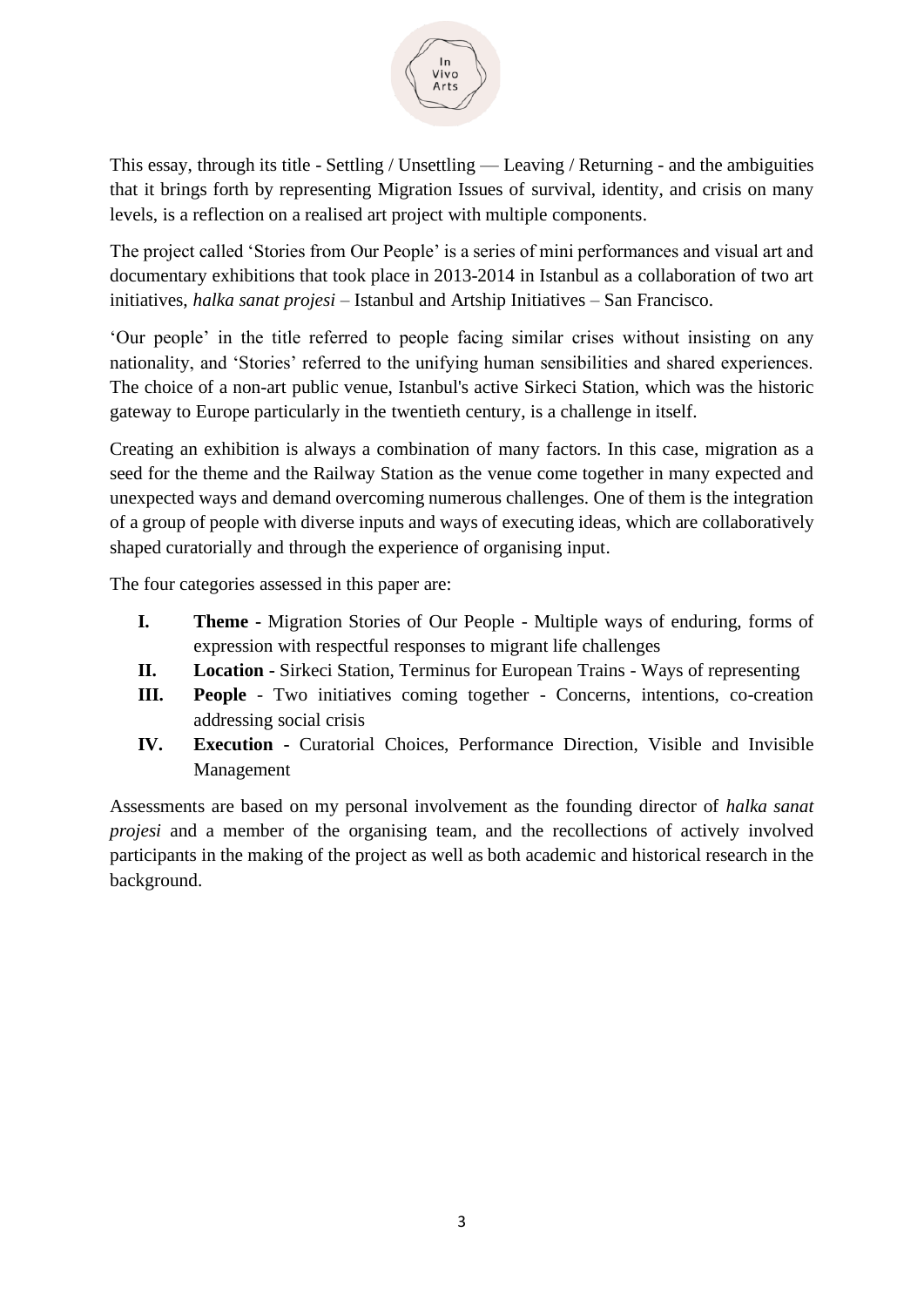

# **I. Theme - Migration Stories of Our People - Multiple Ways of Enduring, Forms of Expression with Respectful Responses to Migrant Life Challenges**

The project 'Stories from Our People' grew out of the idea of bringing upfront the human stories behind the challenges of emigrants/immigrants of the last century, and revealing the ways in which train journeys and railway stations were a binding element.

Migration in the form of seeking work and shelter by leaving the homeland behind is a global and painful challenge. 'Stories from Our People' collects oral histories of migrants and train travellers of the post-Second World War era from the East of Europe to the West and presents them through exhibitions and mini performances.

The theme focuses on what the migrants physically and psychologically endure in their journeys. While the visual art exhibition gathers responses from artists reflecting diverse elements of migration and being an emigrant/immigrant, the stories narrated in the project respond to the atmosphere, confrontations, and expressions encountered during this process. In developing this theme, we preferred to bring forth the human element in the stories instead of insisting on theories of conflict. A narrative rich in poetical expression which gathers respectful responses to migrant life challenges has been our selective decision, especially in creating the stories for the performances.

The priority in developing this theme seeks to articulate cultural needs and dynamics of possible community support and safety for global migrants and refugees of the present moment. To that end the project engages in collecting and expressing the stories, trials, and victories of the migrants of the last century so that the past would be a mirror to shed light on today; in the making of the project we stand for the idea that basic human sensibilities such as pain, fear, hope, or solidarity, independent from the passing of time, remain the same. Articulating these needs and dynamics through performances and exhibitions represents for us an immediate goal and a show of respect for those who undergo this life burden in their personal and community experiences.

The performative aspect of the project is composed of storytelling, movement, and music. Two dancers/actors personified the characters in the stories. A train station waiting and departure areas and the inside of train cars have been modestly recreated as the stories' settings for pieces that are about ten to twenty minutes long. Costumes and accessories such as hats, fabrics and suitcases reflecting the era and cultural elements of the travellers have been used.

Stories are constructed around moving with lots of luggage - not for short trips of leisure, but the life altering experience of long journeys, unexpected encounters with strangers and other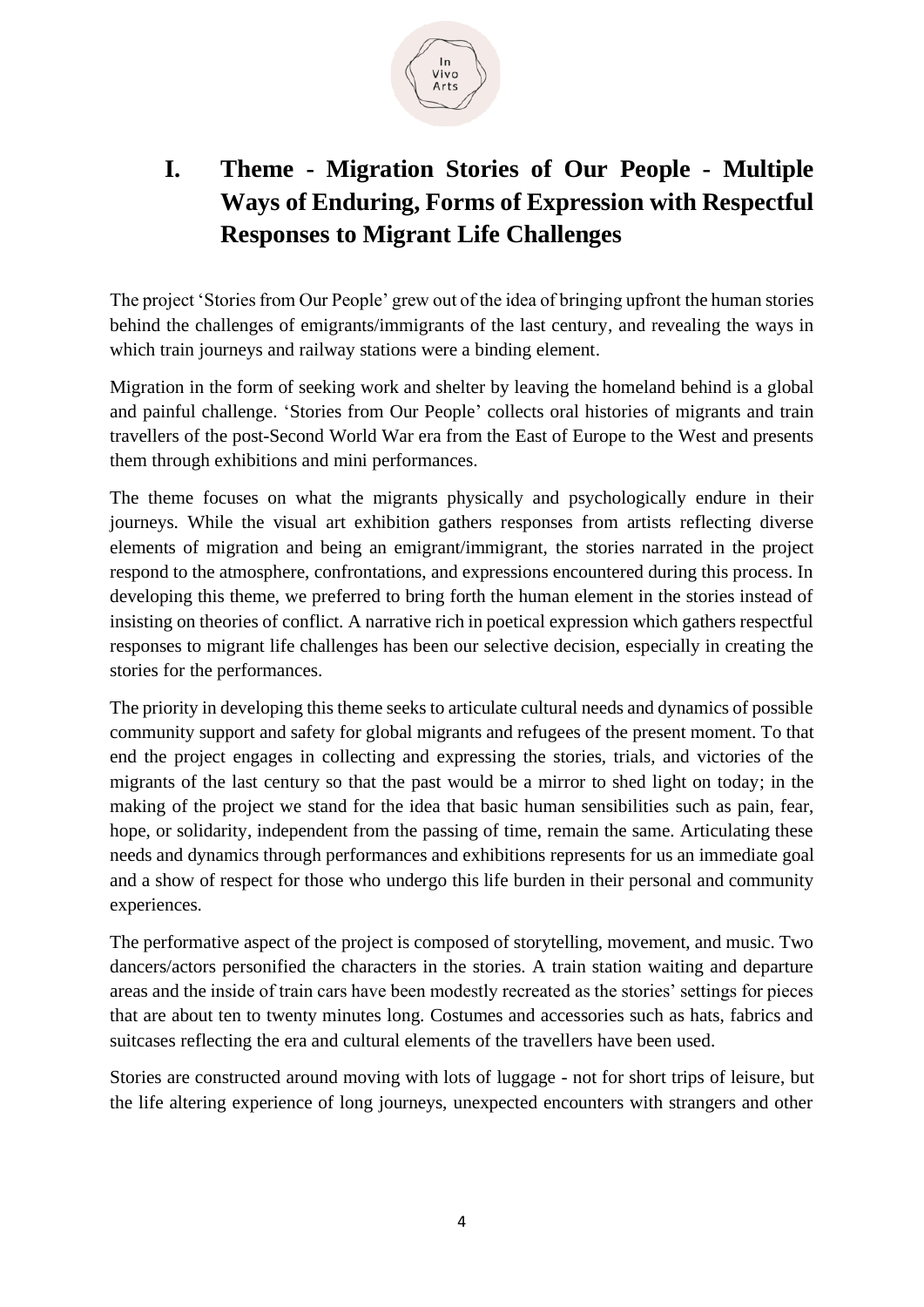

situations - and commonly featured shared human sensations roused by uncertainty and exhaustion, stress, perseverance, and hope have been expressed.<sup>1</sup>

The visual art exhibition gathered thirteen artists in different stages in their careers who were from or in close collaboration with the organising initiatives. As the project was a group effort, closely collaborating artist and designer friends contributed as well. Also, selected emerging artists and former students of *halka sanat projesi*'s founders at Istanbul Yeditepe University Fine Arts Faculty, who answered to the project's open call, were invited to take part in the exhibition.

The general theme of the works in the exhibition are our values, our daily life stories, love, and heartbreak which come out from the nature of these stories, and from struggling for better life conditions, working hard, finding roots, and losing them again. It is not about dramatic, fabricated conflict or exaggerated emotions prevalent in current media and commercial entertainment. Instead, it is about the intimacy and beauty of every human life.

Some artists proposed their already existing work that responded to the theme of migration, for others the work was curatorially connected to the theme, whereas some other artists created new work specifically for the project. At the end, the exhibition featured works in a variety of media such as painting, drawing, installation, collage, and video.



Figure 2. (In order) *Memory Card,* Semih Dilekçi / *Sending Money Home,* Doğu Çankaya */ Untitled,* Öykü Ersoy */ Rupture,* Esra İlbeyli, 'Stories from Our People', Istanbul, 2013 (*halka sanat projesi* Archives)

In addition to the visual art section of the project, the meaning of homeland and experiences of new places are enhanced by a documentary exhibition featuring collected archival photographs of migrant families, in which historical train stations are displayed as contributing thematic elements. Architectural historian Anas Sufan closely collaborated with Slobodan Dan Paich, one of the initiators and curators of the project. Historical photos of railway stations of North Africa and the Middle East resembling Sirkeci Station were displayed in the exhibition.

'Stories from Our People' featured many layers of being a traveller taking a train journey. One of the main elements of travelling is the travel food. Long train voyages of the twentieth century meant having practical, affordable, and specially prepared food to eat during the journey. To honour this tradition, Culinary Arts students from Istanbul Arel University, class of Nursen

 $<sup>1</sup>$  A synopsis of the performance pieces is in Appendix-1.</sup>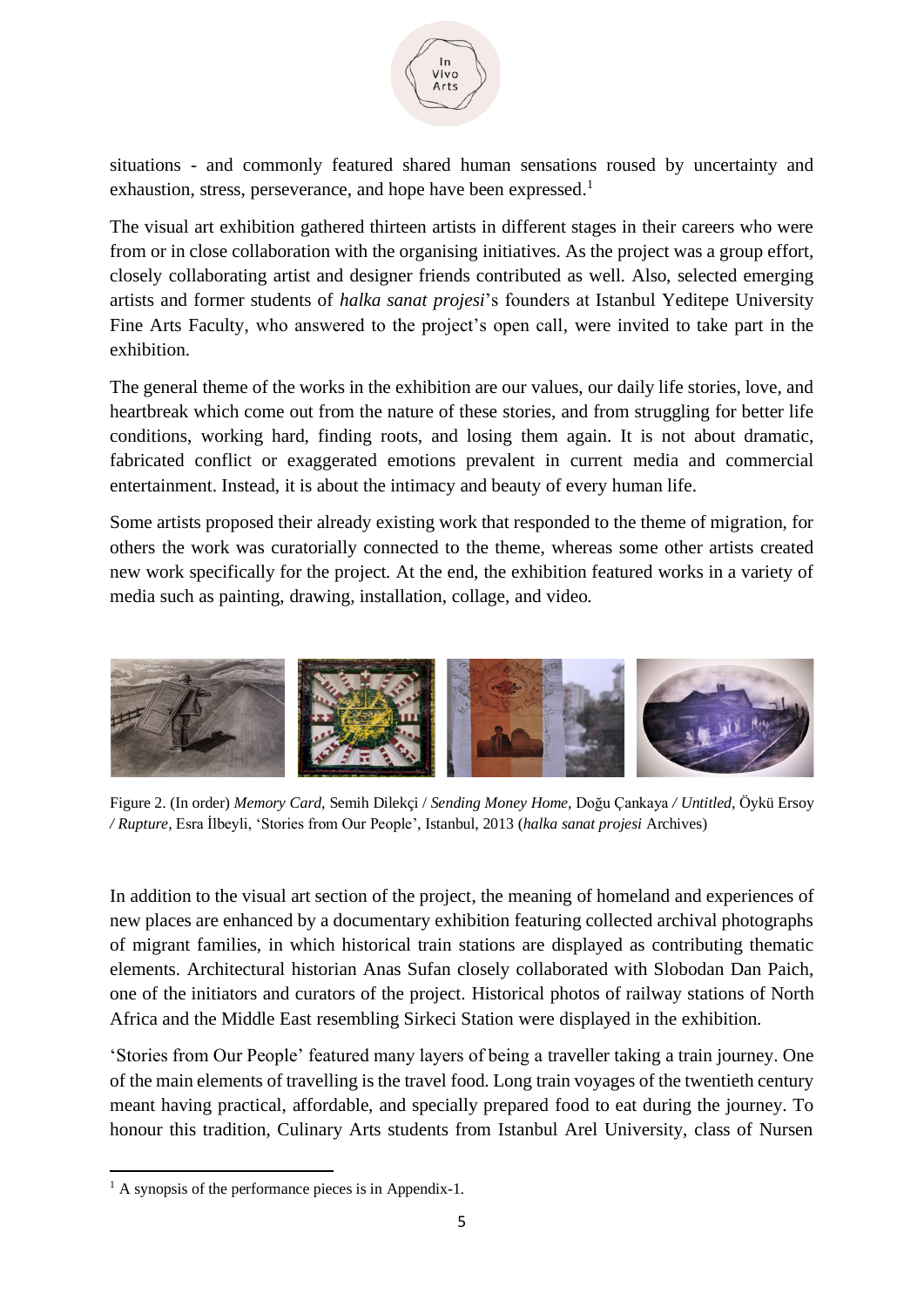

Kılıç, Aslı Mert Karagöz, and Mehmet Kavanoz, also one of the initiators of the project, recreated some customary travel food from Turkey and the Balkans. Their process and the result were photographed and exhibited alongside the recipes.



Figure 3. Culinary Arts students and Mehmet Kavanoz recreating well known travel foods from Turkey and the Balkans for 'Stories from Our People', Istanbul, 2013 (*halka sanat projesi* Archives).

The inspiration of the train travels of the last century made another dimension to the project possible: the involvement of university students and primary school children's participation. Architecture students of Istanbul Bilgi University, class of Burcu Kütükçüoğlu and Deniz Çalış Kural, explored the idea of a Migration History Museum adjacent to or adopting Sirkeci Station. Also, the drawings of children from Mersin Muhsin Yapar Primary School, class of Ece Kelleci, from South Turkey were included in the exhibition. At the time, the majority of these young children had never seen trains; yet the concept of train travels was explained by their teacher and some children, who already had emigrant relatives mostly in Germany, participated with their renderings of train cars carrying migrants.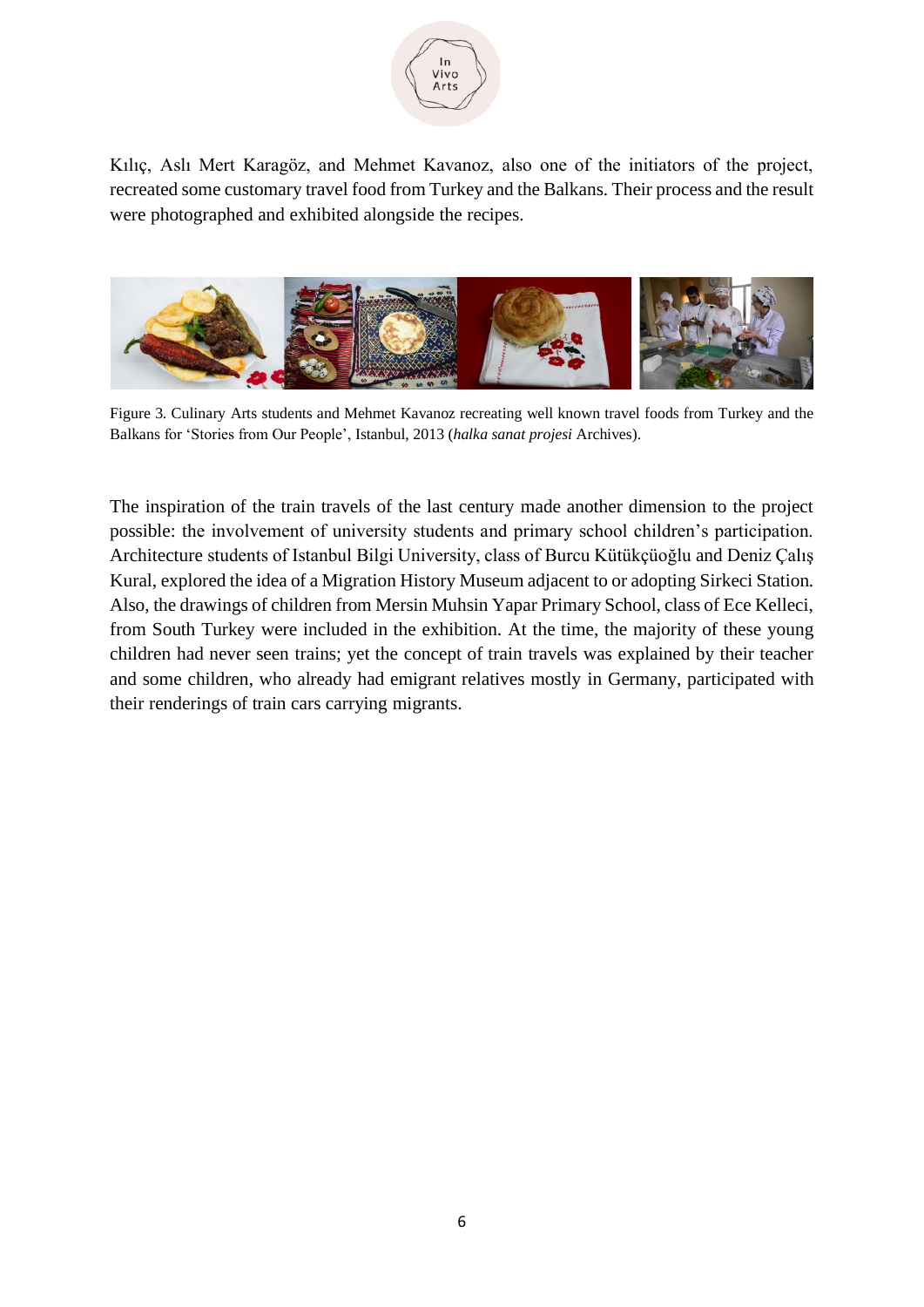

# **II. Location - Sirkeci Station, Terminus for European Trains - Ways of Representing**



Figure 4. Sirkeci Station in a historical postcard exhibited in its original frame, 'Stories from Our People', Istanbul, 2013 (*halka sanat projesi-*Artship Initiatives Archives).

Istanbul, the starting point of long-distance passenger trains passing through the Balkans to reach Western Europe is one of the main elements of the theme; it also serves as a meaningful space as the project's main location.

'Stories from Our People' was not conceived as a site-specific project having the Sirkeci Railway Station in mind, but when the possibility of presenting performances and exhibitions in the public areas of the station emerged, it generously contributed to the modality of the project, given that Sirkeci was the most frequently used historic public gateway of the city for a very long time.

The basic route of the European trains in the late 1940s, 50s, and 60s started from Sirkeci, Istanbul-Turkey, used to go through one city in each of Greece, Bulgaria, Romania, Albania, and Yugoslavia, ending up in Central Europe. In my opinion, the historic Sirkeci train station itself, as a public location and a witness of migrating communities throughout its history, inspired and enhanced the development of the project very much.

This venue was a place that I had been familiar with for most of my teenager years to reach the city centre as had been thousands of others. Up until the new millennium when Istanbul shifted from having a single city centre to becoming a multi-centred megapolis, the axe of Eminönü-Taksim which contained the Sirkeci Station was considered the central axe of the city.

Designed by the Prussian architect August Jasmund, Sirkeci Station was the first railway station in Istanbul, built between 1888 – 1890. The station was considered a gateway to the East as it was connecting Europe to Asia. Back then, its location was presumed to be the centre of the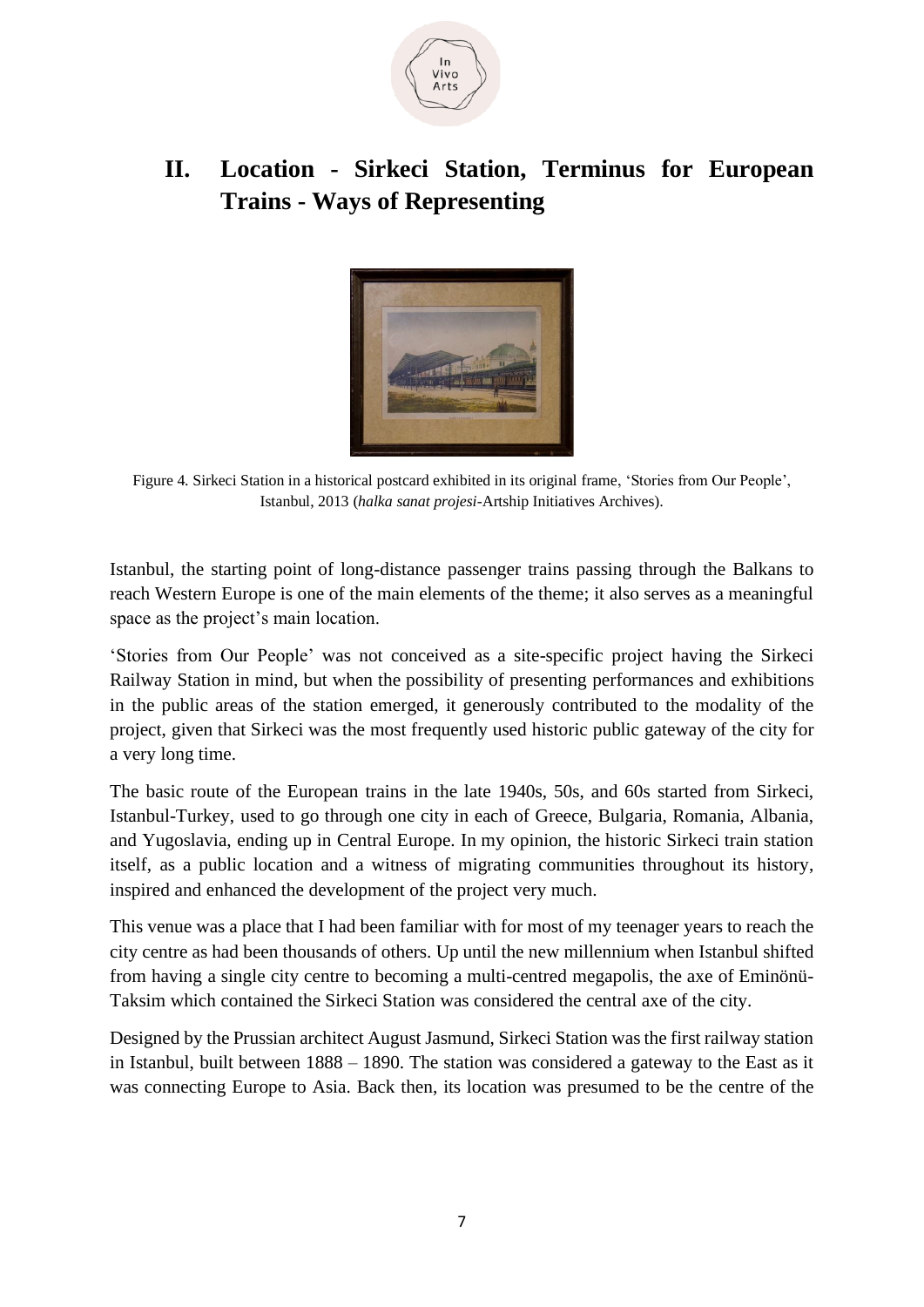

city as it was situated in the historic peninsula of Istanbul and near the grounds of Topkapı Palace. 2

The local use of trains lost its priority in the local transportation services in the early twentyfirst century; nevertheless the public character of the station remained unchanged since its construction in 1890.

Sirkeci's oriental style suggests a symbolic 'entry to the East' for the European passengers who see Sirkeci as the last stop,<sup>3</sup> whereas the local people saw it as 'a gate opening to the West'.<sup>4</sup>

In a local sense, coming along the shores of the Marmara Sea, Sirkeci station is the terminus for local trains carrying thousands of people from the west of the city every day, and internationally a terminus for all European trains including the Orient Express.

Depending on the storyteller, every story has at least two ways of representing the narrative; in the case of Sirkeci it is its connection to the West: Sirkeci can be considered either as a 'terminus' or a 'starting point' depending on where one stands. In the project we considered it as the latter. As illustrated in many books and films including the two Agatha Christie adaptations of the *Murder on the Orient Express,* <sup>5</sup> Sirkeci Station most frequently represents the initial step to a voyage to Europe, especially until the late twentieth century.

Taking this point of view, 'Stories from Our People' formed a natural link with Sirkeci Station where the journey to the West began for all voyagers including many emigrants of the Middle Eastern, Turkish and Balkan regions in the twentieth century. Then, the choice of a non-art public venue such as the Sirkeci Station as the exhibition/performance space was unconventional, difficult to obtain, but highly inspirational and it made perfect sense within the project's context.

<sup>2</sup> Handan Güzelci, Okan Zeynel Güzelci and Ali Kemal Terlemez, "Sirkeci and Haydarpaşa Railway Stations: Isolated Landmarks of Istanbul" (paper presented at the SPACE International Conference 2019 on Architectural History and Theory, London. 3-5 May 2019), 65,

https://www.researchgate.net/publication/332902164 Sirkeci and Haydarpasa Railway Stations Isolated Lan dmarks of Istanbul

<sup>3</sup> Kataryza Jarosz, "Bridging the East and West: The Orient Express as a Driver of the Sociocultural

Development in the Balkans", in *Living on the Ottoman Lands, Identities, Administration and Warfare*, eds. Hacer Kılıçarslan, Ömer Faruk Can, Ö. & Burhan Çağlar (İstanbul: Kronik Books, 2021), 98.

<sup>4</sup> Sena Durmaz, "Avrupa'nın İlk Durağı: Sirkeci Garı / Europe's First Stop: Sirkeci Station", *Yerel Kimlik. Geçmişten Geleceğe*, July-August-September 2019, https://www.cekulvakfi.org.tr/makale/avrupanin-ilk-duragisirkeci-gari.

<sup>&</sup>lt;sup>5</sup> "Murder on the Orient Express" (1974), directed by Sidney Lumet; "Murder on the Orient Express" (2017), directed by Kenneth Branagh.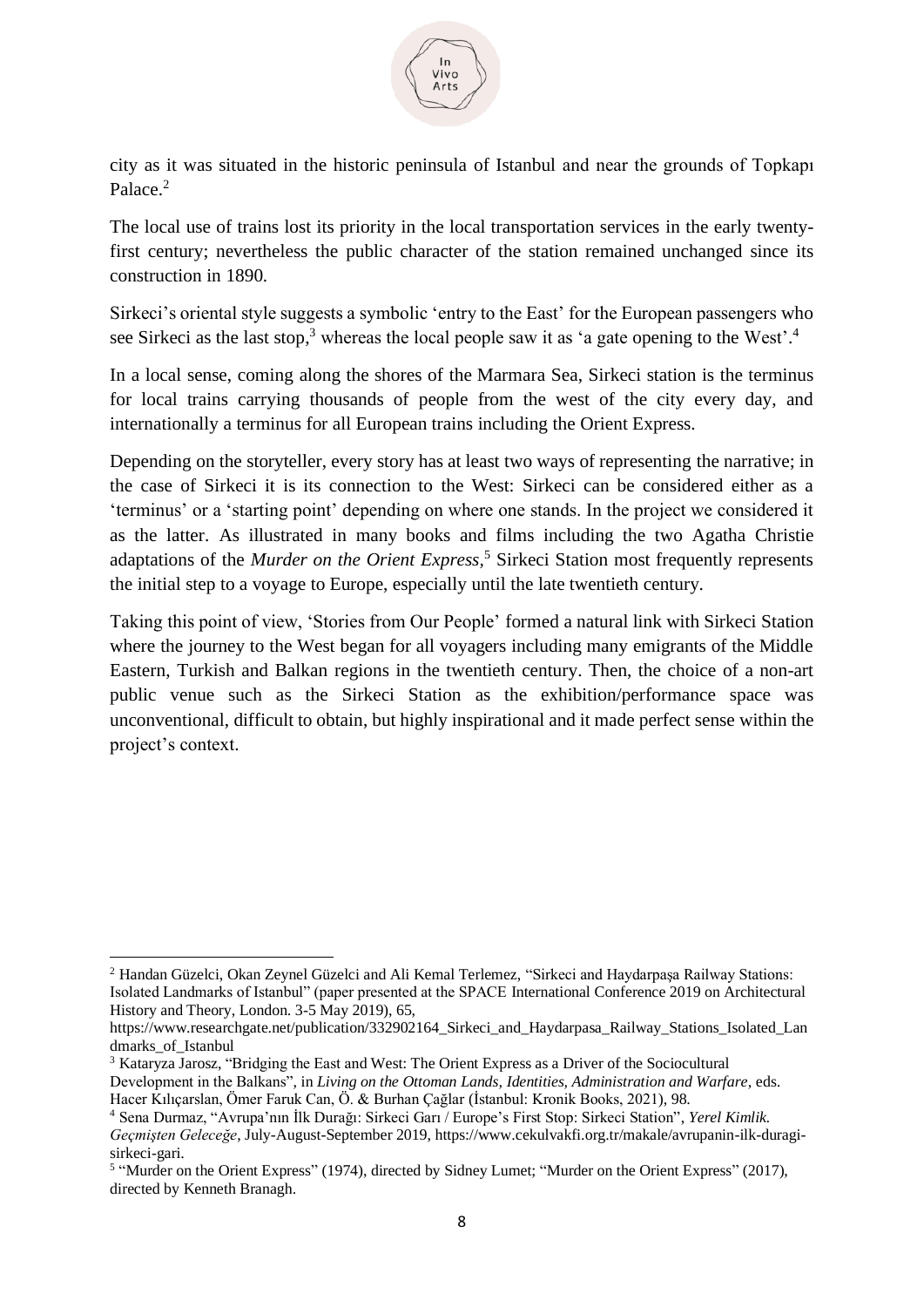

# **III. People - Two Initiatives Coming Together - Concerns, Intentions, Co-Creation Addressing Social Crisis**

Ambiguities and uncertainties of a collaboration may naturally grow in time if the involved parties' commitment to the theme, participating artists and community enrichment overrides idiosyncrasies and possible self-serving goals not related to the project; when the by-product of spontaneous and natural mutuality is marked by care and energy of development and carrying out the project.

In this respect, the *halka sanat projesi* and *Artship Initiatives* relation since 2012 can be described as showing congruence in nurturing diversity of expression, tone, and motivation that creates a nourishing partnership in continuous projects.

Based in the San Francisco Bay Area for more than four decades, Artship Initiatives collaborate with diverse artists, arts agencies, foundations, and other socially relevant organisations with the intention to emancipate Culture Making as a convening force in the re-creation and reinterpretation of the "Community Commons".<sup>6</sup> The root of the initiative goes back to the Artship Ensemble, which is a professional company open to all who come through its doors and have an irresistible desire to perform, sing or dance. The company rarely holds auditions, but rather works with those who find its atmosphere significant. Artship calls this approach "people specific" work, which is an extension of its process of Inclusive Art, with access to disciplines of oral traditions, indigenous cultures, and inward turning, personal, poetic work. Artship does this through gathering short pieces, a kind of theatre miniatures that have become the hallmark of Artship Theatre presentations since 1988. 7

Much younger, *halka sanat projesi* is founded in 2011 in Istanbul as a not-for-profit art initiative without depending on any institutional or corporate sponsorship.<sup>8</sup> In that sense it is rooted in and maintained by the ongoing individual and collective commitment of its founders. Throughout the years *halka*'s interest has grown in three areas: Firstly, helping young art professionals to find their way in the maze of the local art world by creating time and space for them to share their work. Secondly, functioning almost like a laboratory in which future art managers can turn the theoretical knowledge they have just received at university into practice. These two interests have been incubated in my teaching at university level in the first decade of *halka*, which entailed coming across several emerging artists and art managers to be and being engaged in their professional process. Finally, maintaining close dialogues with established artists who navigate the arts scene by preserving their authentic voice. This final point has enabled *halka* to bring to the local art scene a form of artistic and curatorial practice that differs subtly from commercial or fashionable perspectives. That is how *halka* has been

<sup>&</sup>lt;sup>6</sup> "About", Artship Initiatives, accessed 11 January 2022, http://artship.org/about.html.

<sup>7</sup> *Washed Ashore: New Stories with and without Words,* performance by halka sanat projesi & Artship Initiatives (İstanbul: halka sanat projesi & Artship Initiatives, 2018).

<sup>&</sup>lt;sup>8</sup> "What we do", halka sanat projesi, accessed 11 January 2022, http://halkaartproject.net/aboutus.html.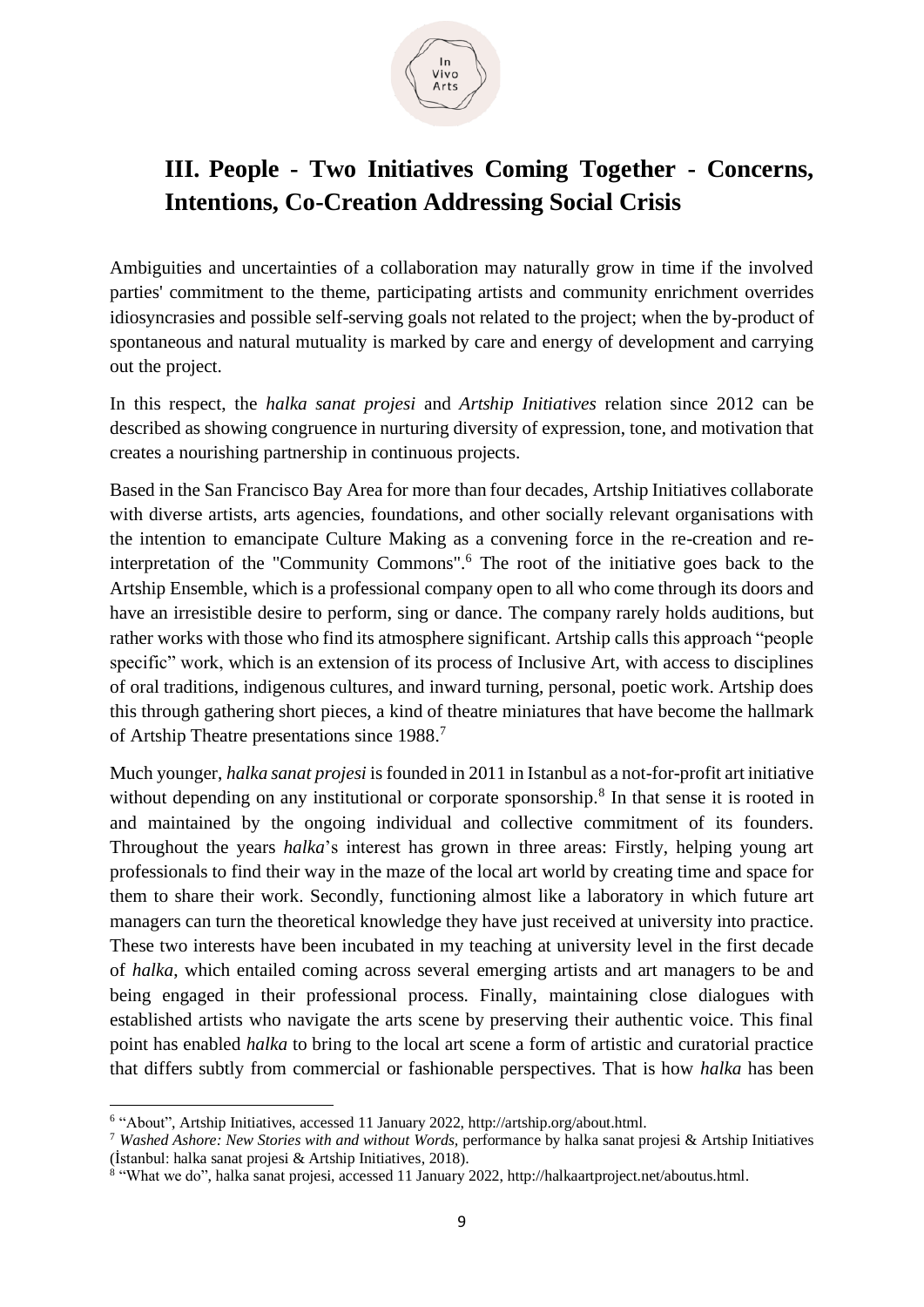

able to give voice to diverse views and practices some of which were rare, even unprecedented, in the local art communities. The Artist-in-Residence programme of *halka* through which the paths of *halka* and Artship crossed has been a significant source for this engagement.

When in 2012 Slobodan Dan Paich, founder and director of Artship Foundation, came to participate in the fresh Artist-in-Residence programme, it was the initial step of a long collaboration. Since then, the two initiatives create exhibitions, performances, workshops, and gatherings every year to be presented both in Istanbul and San Francisco.

'Stories from Our People' is the second year's project and one of the substantial products of this collaboration. In the realisation of the project which addresses a timeless global crisis, both initiatives were carefully and actively engaged; Paich as the conceiver of the project and curator and the *halka* team in the execution and management stages.

Our primary concern was to bring a respectful approach to a very critical and traumatic subject: losing homeland and searching new hopes in unknown lands. Our intention in the performance stories and bringing visual works together was to prioritise human sensibilities without being judgemental or generic. Challenges and painful experiences, life-changing crises as well as hopes, achievements, and solidarity among individuals were at the centre of the project's goal of marking and preserving shared histories of people coming from similar backgrounds.

The diversity of the project's participants (dancers, actors, visual artists, designers, architects, historians, culinary arts and architecture students, and primary school children) was the way to give voice to a multi layered perspective. This spectrum also underlined our aim of broadening the customary borders of art and the definition of the artist which continued to be our recurrent target for many co-creations in the following years.

Finally, the selection of Sirkeci Railway Station as the main venue for the programming reflected our intention to reach not only a wide audience, but also individuals who may not necessarily be a part of an art-oriented community.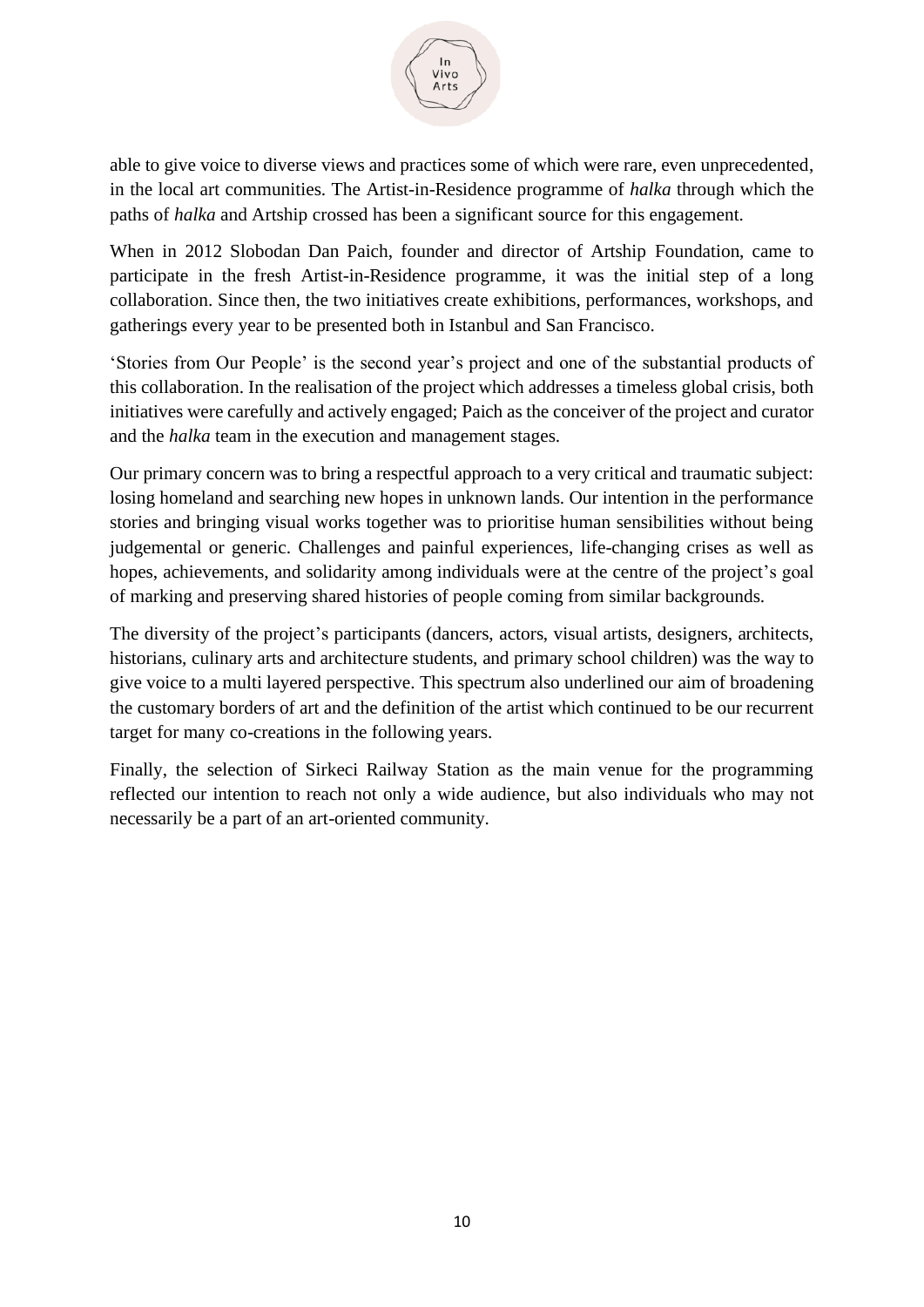

# **IV. Execution - Curatorial Choices, Performance Direction, Visible and Invisible Management**

Dwelling upon the curatorial choices, it would be difficult to ignore the fact that Paich's expertise and compassion for the project as the initiating curator are based on him being a Balkan emigrant of the 1960s. Also, this major theme that dealt with human responses to a lifechanging crisis was very relatable for the *halka* group since migration from Anatolia to European urban centres has been a major social issue with influences spreading over at least four generations in Turkey. Every one of us had a story about emigrants. Almost everyone had a close relative or a friend who was an emigrant/immigrant. As *halka* we aim to be involved in meaningful projects that are relevant, relatable, and community-minded. So, collaborating on diverse dimensions of a multi-disciplinary cultural project such as this was a serious commitment for both initiatives.

The planning and developing stage of the project took almost two months. Based on curatorial sensibilities, reaching out to the possible participants was led through private invitation letters and open calls within the close creative circles.<sup>9</sup>

One of the singularities of working in small to medium scale not-for-profit initiatives is carefully building up a group of friends and collaborators without insisting on attracting numbers and crowds. The same principle applies to reaching out to the audiences. Interested parties bond with the initiative in time, as they keep following upcoming projects and organically enlarge the initiative's circle.

In the history of *halka*, examples of an artist bringing a fellow artist, a teacher reached out to by a committed young creative, or even a member of the audience proposing an idea to conduct a workshop or share their intimate work happen to be recurrent cases. Based on my dialogue with Artship and research on their archive, it would only be accurate to say that the same invitation, openness, and encouragement towards those who feel the urge to be involved in their projects have been their ethos since the beginning of the initiative. In fact, this is what they call the "people-specific" perspective and which in retrospective, I think, had an affirming influence on *halka*'s *modus operandi* since it was an element close to the nature of *halka* people.

The conceptual framework of the project explored three thematic threads: the Train through Anatolia and the Balkans, the Concept of new place/old place, and Construction of the past, Construction of the future. As discussed earlier, the train through the Balkans found its voice in the performance stories in detail. The concept of new place/old place which referred to a patchwork of records of changing reactions to new places and the homeland aimed to offer insight into the diversity of cultural memory, and this concept was explored mostly in the exhibition part of the project. The unspoken or voiced themes of conflict forming part of the narrative text, implied or present as almost palpable subtext, were interwoven throughout the

<sup>9</sup> An invitation letter sample is in Appendix-2.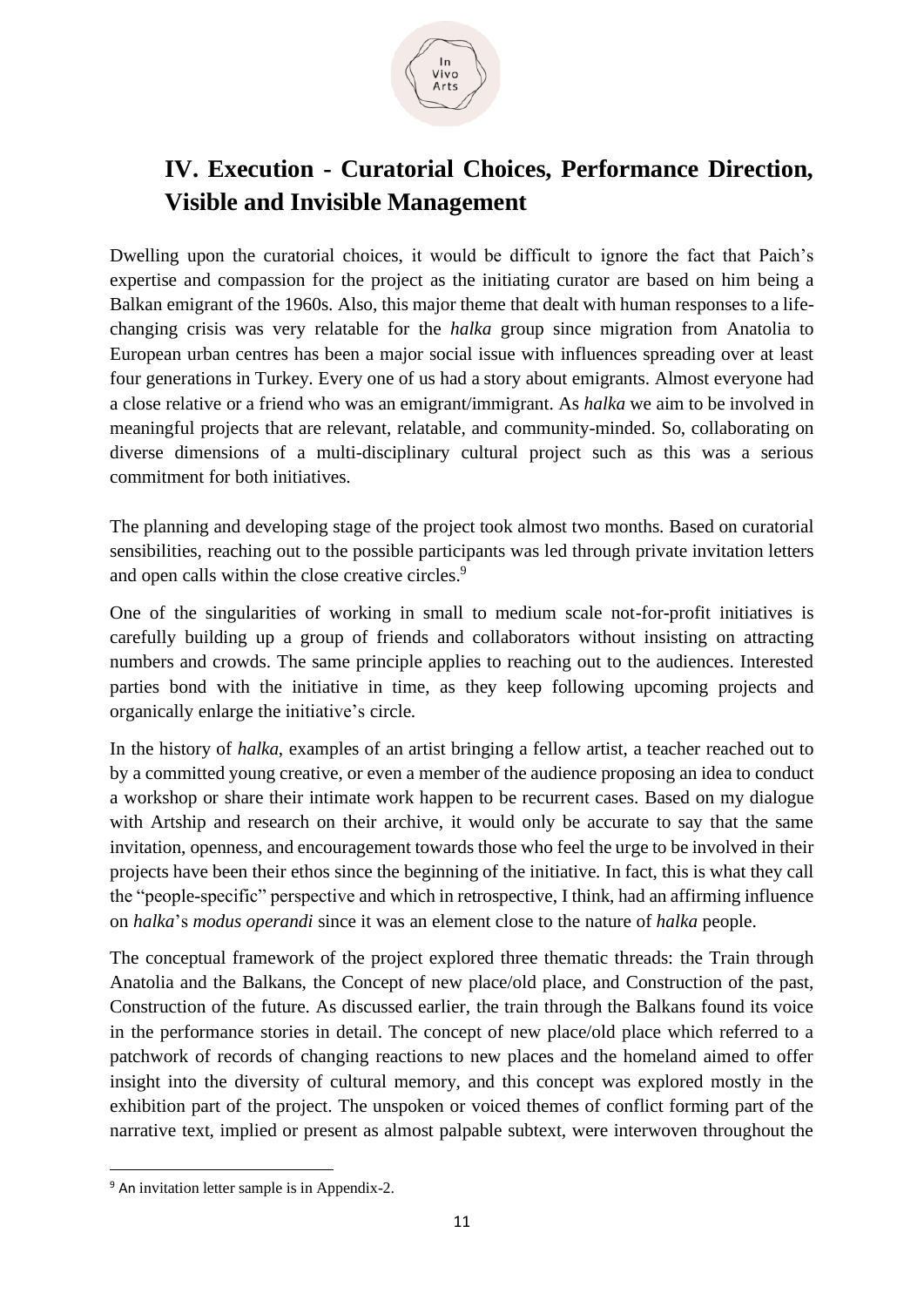

project. Finally, the thread carrying the construction of the past and future was concerned with the roots of the exhibitions and performance research as being the exploration of the fragility of the relationship of personal and family memories to the collective sense of time and epoch.

The curatorial framework discussed the 'Stories from Our People' project as an appraisal, celebration and reflection on the validity and necessity of hearsay, oral histories, storytelling, and performative reconstruction. 10

For the direction of the performance, Slobodan Dan Paich led the group to what they call the Artship Matrix. In his 2009 paper entitled *Giving Birth to a Performance*, Paich explains this matrix as all the repeatable elements of a live performance. This living blueprint is a generative relationship which is a unified field that holds all the elements of expression engaged in the performance: Image sequences, choreography, stage action, music improvised and scored, the text's narratives and dialogues, and all the written and orally transmitted and remembered elements. Since the Artship Ensemble does not start with a text or score, this matrix is born through improvising, incubating, remembering, cherishing (rehearsals), and sharing the Matrix (performances). 11

These five distinct and interconnected phases of the process have also been applied in the creation of 'Stories from Our People' performances.

Strategically, events were spread over two locations: The Station as the main venue on the European side of Istanbul, open to public access for a not necessarily art audience, and *halka sanat projesi*'s gallery in Kadıköy, an art space on the Asian side of the Bosporus. Performance dates were scheduled for both venues separately. In the case of the exhibitions original artworks and archival documents were displayed in the Gallery, and the printed versions were exhibited at the Station by respecting the authentic architecture of the historical building.

In the making of an art project, timing, circulation, and care towards artists' intentions, project staff and the audience form a crucial part. Between planning on paper and turning it into reality, a deep focus on simultaneous details – technical and logistic – and delicacy in handling the human presence are needed every single day of the project. The visible side of managing a project such as 'Stories of Our People' is textbook information. In my opinion what makes the difference is the invisible management, which is considered successful when the project team is focused on contributing to the same cause in the best way they can. By this, I don't mean running the show flawlessly but with sincere efforts to bring upfront the issues and not the people who make it. Invisible management requires taking distance from self-promotion and caring equally for all participants and the audience.

<sup>&</sup>lt;sup>10</sup> The conceptual framework of the Project is included in Appendix-3.

<sup>&</sup>lt;sup>11</sup> Slobodan Dan Paich, "Giving Birth to a Performance: Some thoughts on dynamics of creating a theatre piece," (paper presented at the International Conference Performing Arts Training Today, Bovec, Slovenia, 21-24 April 2009), 2, http://www.artship.org/research\_pages/GivingBirthToAPerformance.html.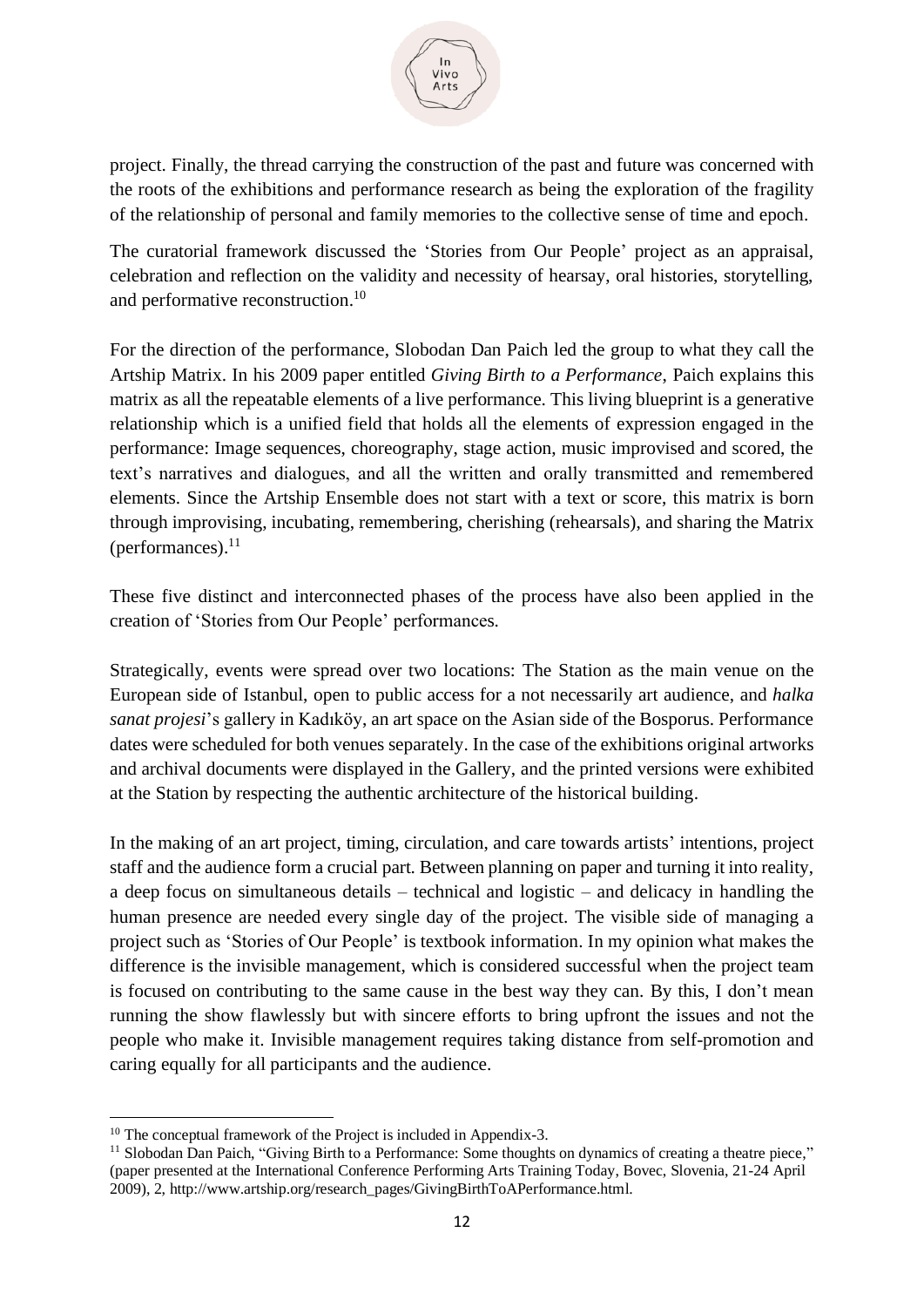

Behind the visible show with multiple components (live performances, exhibitions of visual art, historical documentation, culinary arts, architectural sketches, and children's drawings) in two venues, the behind-the-scenes group of ten consisting of the curator, gallery team and interns worked closely and ceaselessly on the execution of the 'Stories from Our People' for the period of the project's season. In terms of experience, it was both challenging and rewarding for all of us.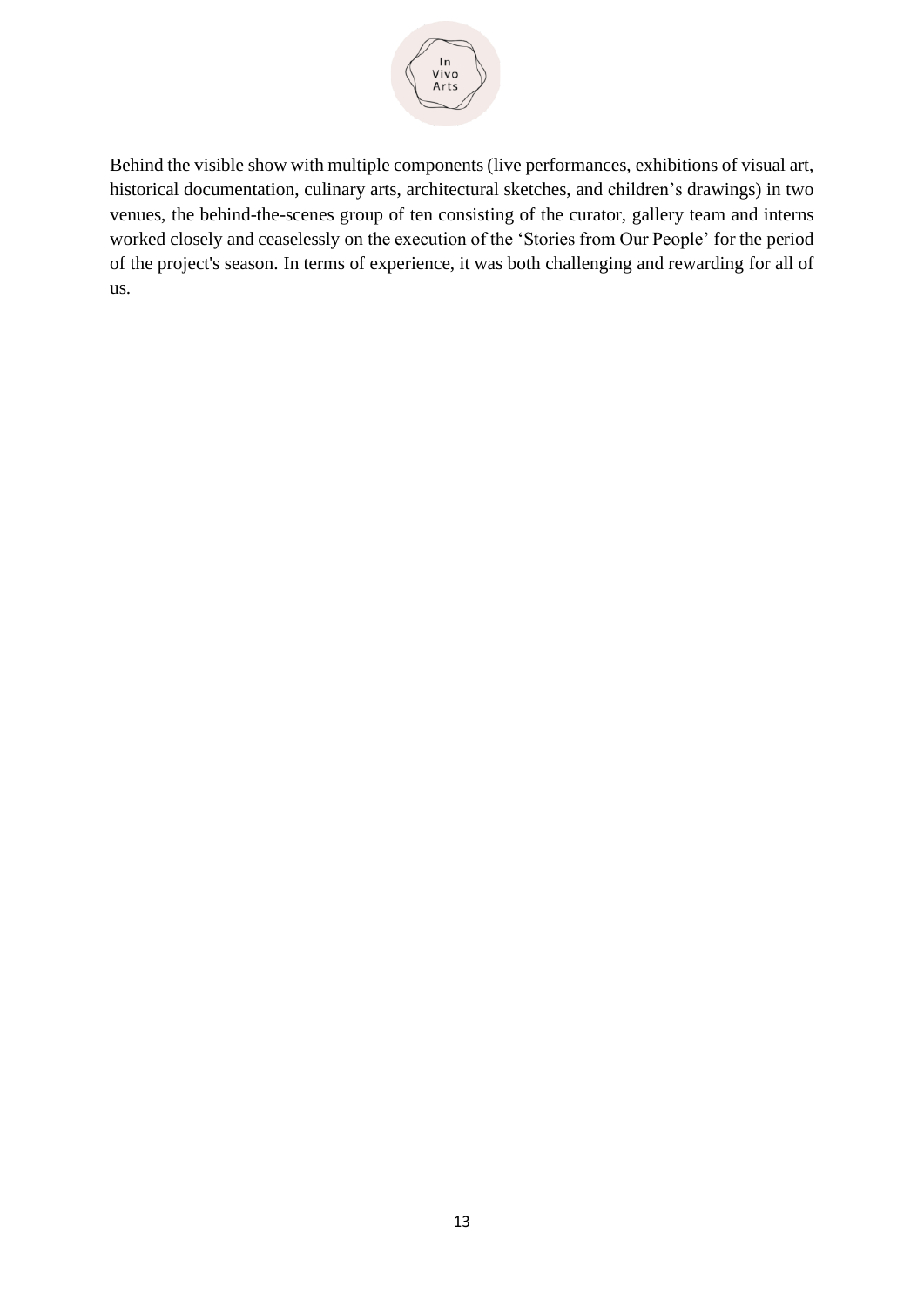

# **Conclusion:**

This paper aimed to give a retrospective critical take on one of many ways of representing crisis in art, placing at its core the 'Stories from Our People', an actualised multi-disciplinary art project, and its multiple dimensions, as a case study.

The complexity of the topic of 'crisis' can be addressed in diverse aspects and tones. Building the project upon the human element, unifying sensibilities and shared experiences instead of direct assertion, affirmation, or refutation of politics of conflict informed our expressive choice. The perspective discussed in this paper is an indirect and considered presentation of a crisis. Taking this path means that the project deals with the subtext of any adverse situation by giving a larger visibility to the implied edges of experiences shared. Performance stories in Appendix-1 strongly suggest this approach.

One final example from the project may also illustrate the paradox of conceptual, discreetly stylised expression evoking the reality of the itinerant human, better than any dissertation on the resourcefulness and plight of migrants.

*Wanderer* (2013) is the title of Nazlı Çetinel's work in which she designed and tailored a custom-made vest for an imaginary traveller.



Figure 5. *Wanderer*, Nazlı Çetinel, Stories from Our People, Istanbul, 2013 (*halka sanat projesi* Archives).

The caption reads:

*Wanderer* on the move collects plants and herbs that catch his attention and puts them in three little glass jars placed in his left inside (removable) pocket which includes a notebook to research them afterwards. To see what is happening in front of his eyes and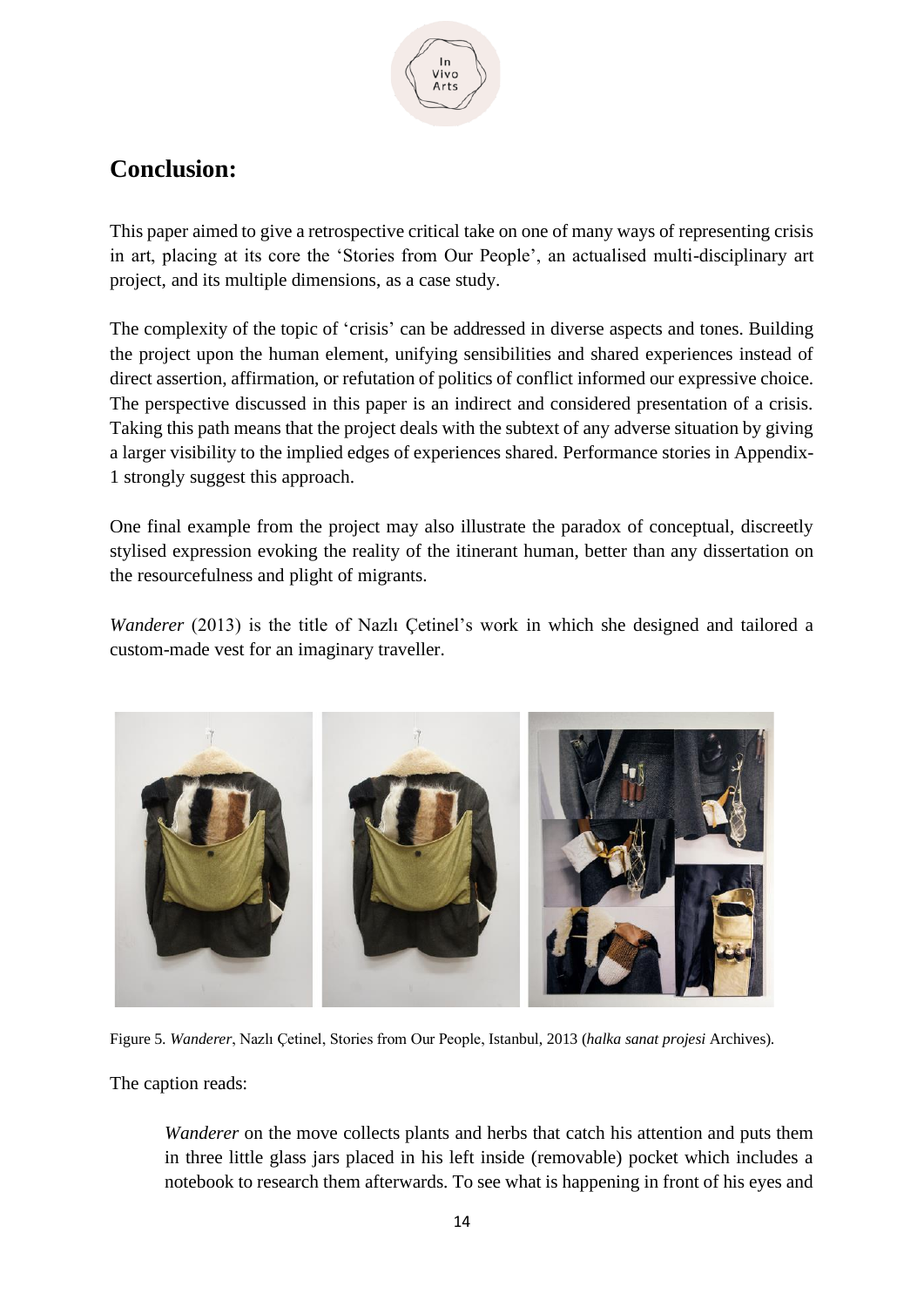

in life he sprouts lentils, chickpeas or whatever he comes across, in the tubes placed on the left of his jacket. There is a place for his pipe and tobacco in his sleeve pockets. He likes to eat with his own fork and spoon, so he carries them in his right upper pocket. On the road he comes across all kinds of incidents, sometimes he finds food sometimes he can't. Thus, he carries chickpeas and lentils in the pouches he himself sewed.<sup>12</sup>

Since the project's aim was to allow for observations on the construct of memory through stories, this work was exhibited as a tribute to those who sometimes willingly and sometimes reluctantly or beyond their preferences find themselves on the roads. It honours their journeys and pays respect to their experiences.

In closing, one final summarising reflection about the issues of this paper can be found in the following statement of the project's curator. In a personal communication Paich reflected:

For the ambiguity and complexity of the phenomenon of conflict, one of the roots of crisis, the context of migration offers rich sampling and invites delicacy of approach and respect to people's experiences. Ranging from obvious brutal physical confrontations, to clandestine resistance, internalized anger, tacit disapproval or inherited traumas often hidden in cultural and family milieu. These few themes mentioned open both societal and psychological reflections. The expressive arts can tune in to them and share, evoke empathy and sense of bonding without explaining them.<sup>13</sup>

We hope that the material presented in this paper contributes to the general lively discussion on conflict and representing crises in art, to our understanding of conflict and possible resolutions.

<sup>12</sup> Nazlı Çetinel, "Wanderer," in *Stories from Our People*, Istanbul, 2013, Exhibition caption, *halka sanat projesi* Archives.

<sup>&</sup>lt;sup>13</sup> Slobodan Dan Paich, Email to author, 16 January 2022.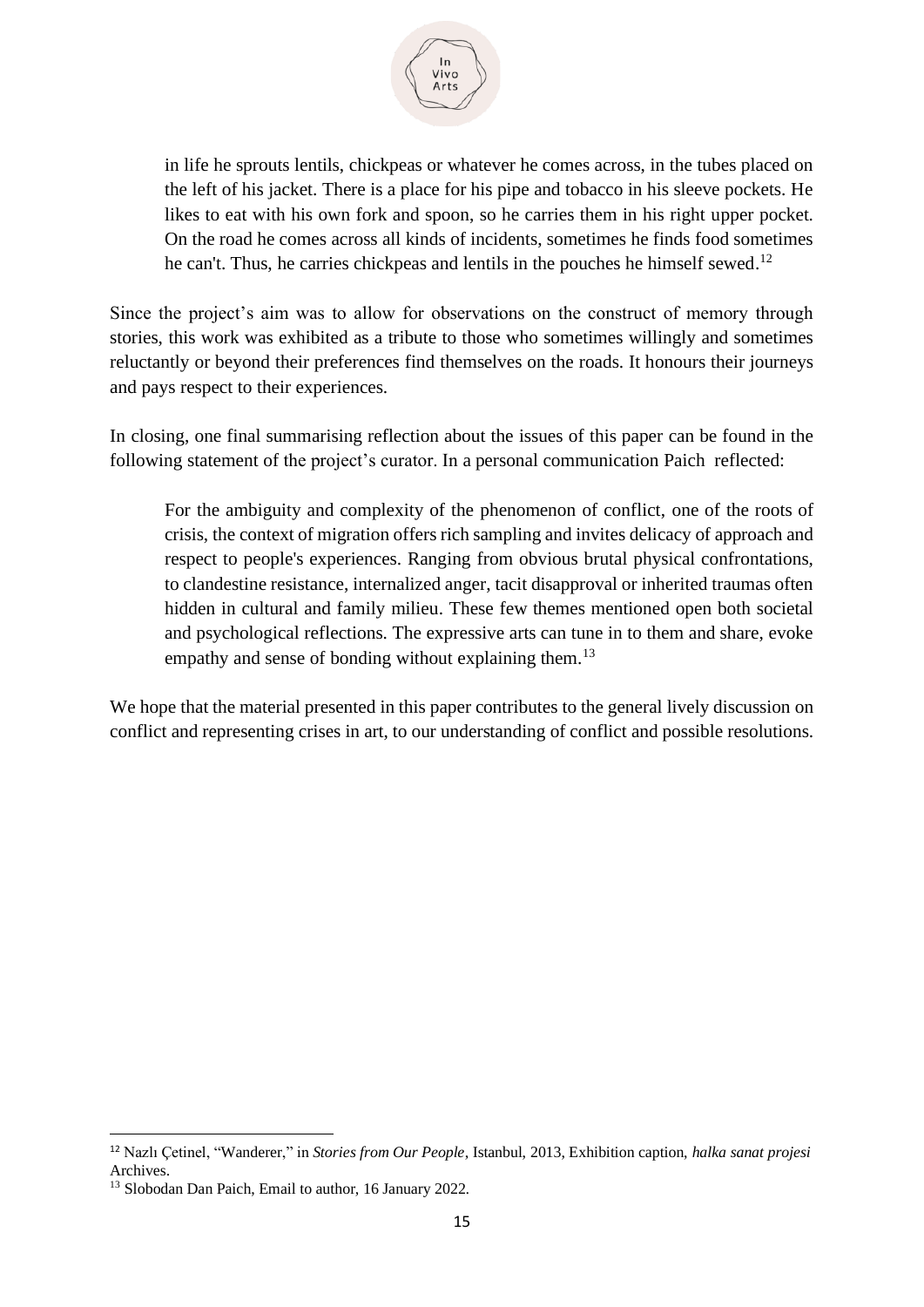

# Appendix-1

# **Performance Programme and Synopsis**

# **1. Reluctant Emigrant**

#### (movement)

Sound of the wheels of a train moving on the railways is heard. Sounds gradually decelerate as if the train stops. On the stage, the audience sees a pile of fabrics covering something unidentifiable on the bench, not moving. A man enters, sits on the bench, gently leans on the pile, and gathers and lifts it up. Underneath, a woman appears, exhausted, almost sleeping. He holds her, finally they stand tall facing each other. Slowly they start to move, and the movement turns into a dance and exchange as if arguing on what to do next. When they reach some sort of agreement, they hold on to each other and leave the scene.

# **2. Train through the Balkans**

Story of a young child travelling on the train with her mother and two siblings from Istanbul to Yugoslavia where the mother would be remarried. The young child travels through the cars from the  $3<sup>rd</sup>$  class to  $1<sup>st</sup>$  class cars where she was amazed by the glamour and generosity of the 1<sup>st</sup> class passengers who welcomed her in their compartment. After the early amicable responses, she felt she was treated mostly like a human-toy by them; she runs back to her worried mother who was looking for her. Finally, she finds comfort in her arms, falls asleep and becomes a child again.

## **3.** *Gevrek* **seller**

Story of a man who came to Istanbul to earn money. The train station is the first and only place he sees in the city. After a difficult negotiation with the station director, he was given one of the cabins, to work and stay next to a sausage seller, an apple seller, and a fortune teller. He begins to sell simit, the cheapest everyday food, very unsuccessfully until he becomes friends with the unsuccessful fortune teller. The friendship improves both of their lives.

## **4. Remembering Rondo / music**

(music)

Distant sound of playing a guitar and someone humming a song.

## **5. Anatolian Travellers' Spirit**

(movement)

A man tapping on wooden tools and a woman dressed in white traditional dresses dancing according to his tune and responding to him by tapping on her traditional wooden bath slippers.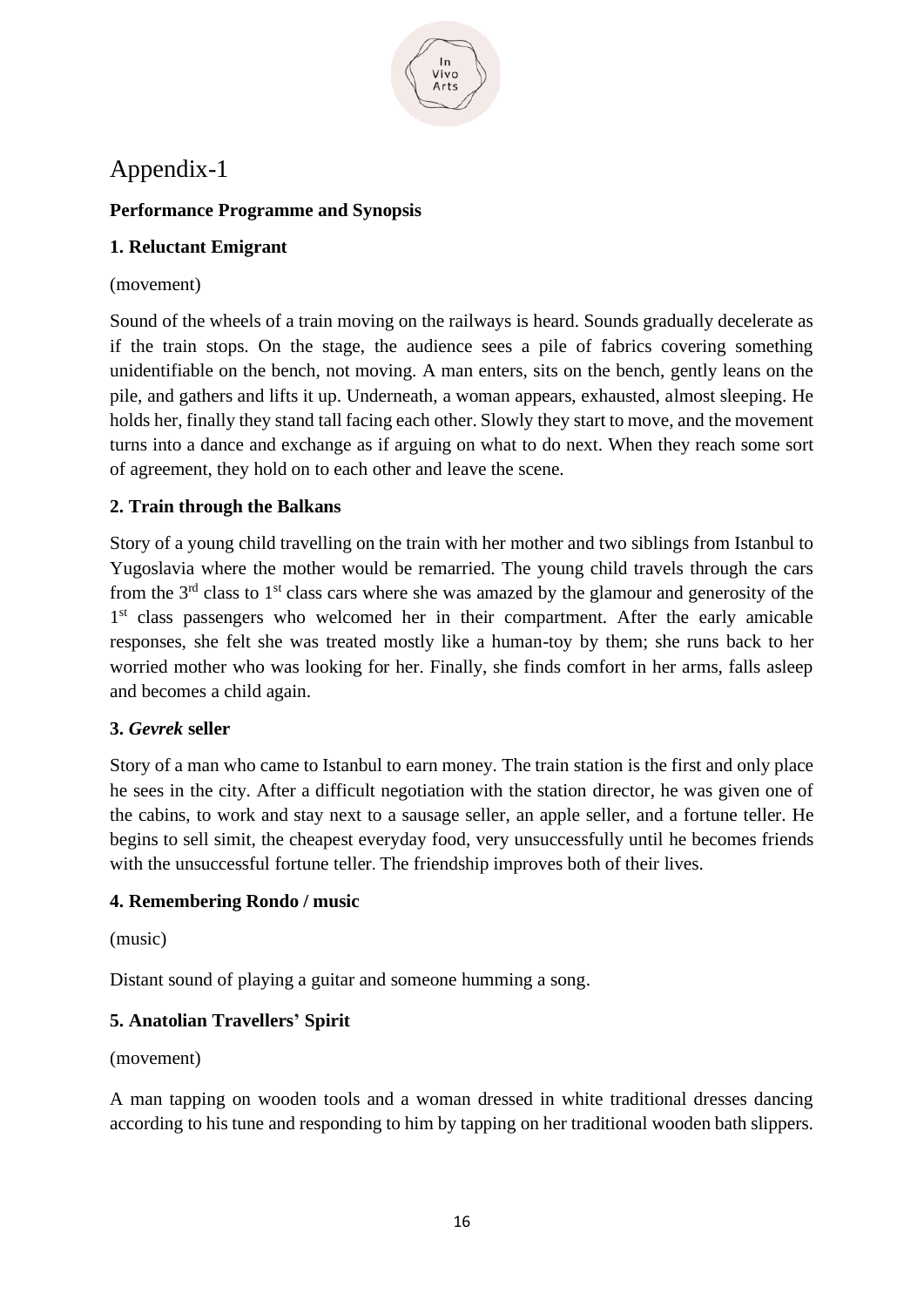

## **6. Strumming and Hamming for those long gone / music**

#### **7. Train Passengers**

A man and a woman's struggle with their many pieces of luggage, they finally find a seat in the train car; the woman is almost invisible behind the suitcases on her lap whereas the man holds on to his one small suitcase. Finally, when the train stops, they get up and off the train car.

#### **Intermission (10 min.)**

#### **8. Impossible Journey**

Story of an Ottoman princess and her traditional wooden bath slippers passing down to the women in the family on their wedding day for generations

#### **9. Phrases from Train Stories**

Excerpts from modern Turkish literature on trains and train journeys read by the actors/dancers

#### **10. Found un-tuned instrument /music**

#### **11. Connected**

(movement)

The performers moving in and with a large fish net

## **12. Return to Anatolia**

A couple meeting at the station with an elderly emigrant who was away from his homeland for 37 years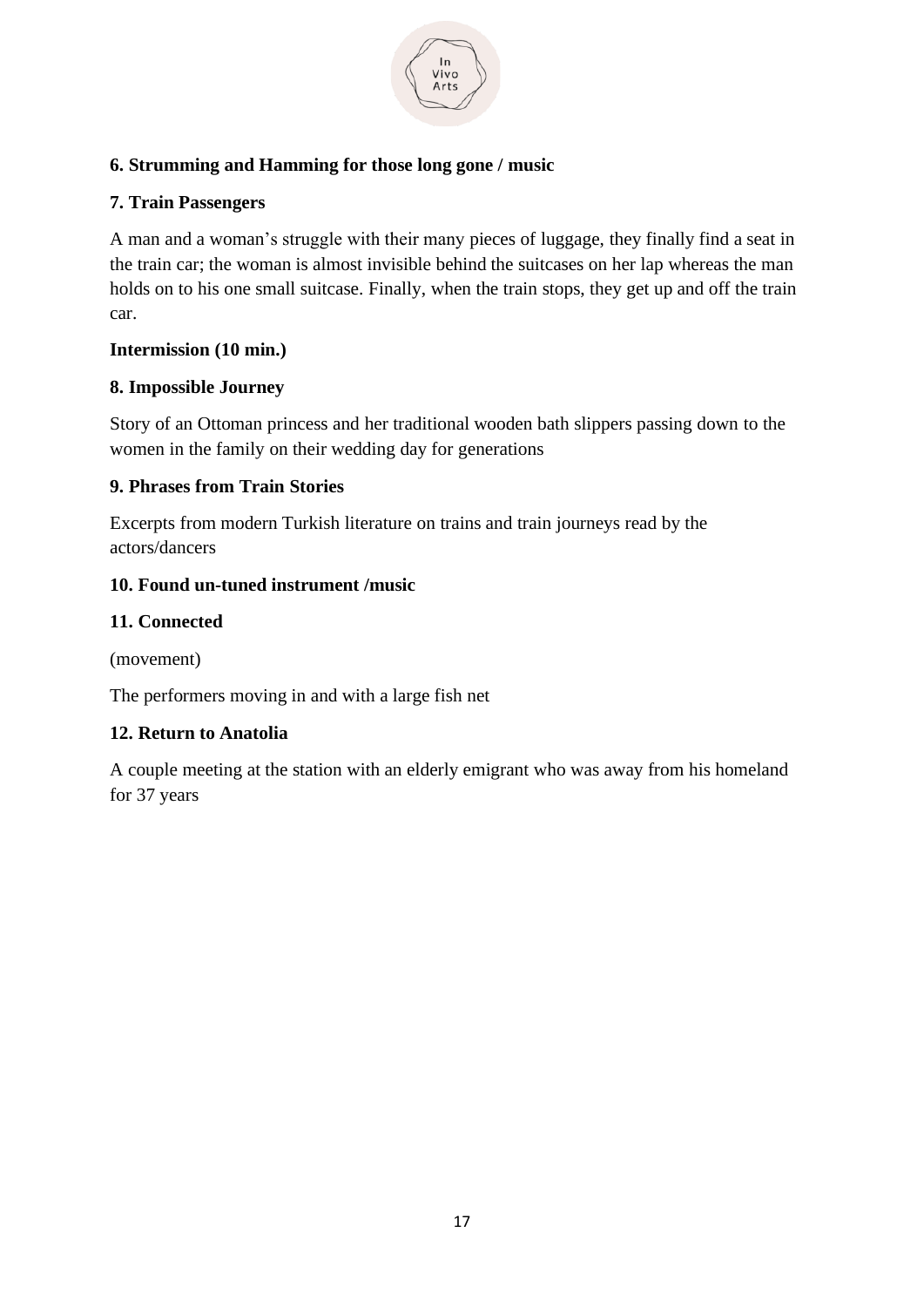

# Appendix-2

**Letter of Invitation**

Artship Crossroads Initiatives and *halka sanat projesi* invite you to take part in their collaborative project conceived and curated by Slobodan Dan Paich, Director of Artship Initiatives, and guest artist and curator of *halka sanat projesi*'s Artist-in-Residence Programme for October 2013 – January 2014.

The project entitled 'Stories from our People' is constructed as a series of exhibitions and mini performances in which selected artists, architects, academics, and students are welcome to contribute.

The conceptual framework of the project is attached to this letter. We'll be happy to have you among us in this project.

For any further questions and inquires please reach us at: [directors@halkaartproject.net](mailto:directors@halkaartproject.net) until November  $25<sup>th</sup>$ , 2013.

A group meeting with the interested parties will be held in the following weeks to further discuss the project in detail.

Until then cordially, *halka sanat projesi*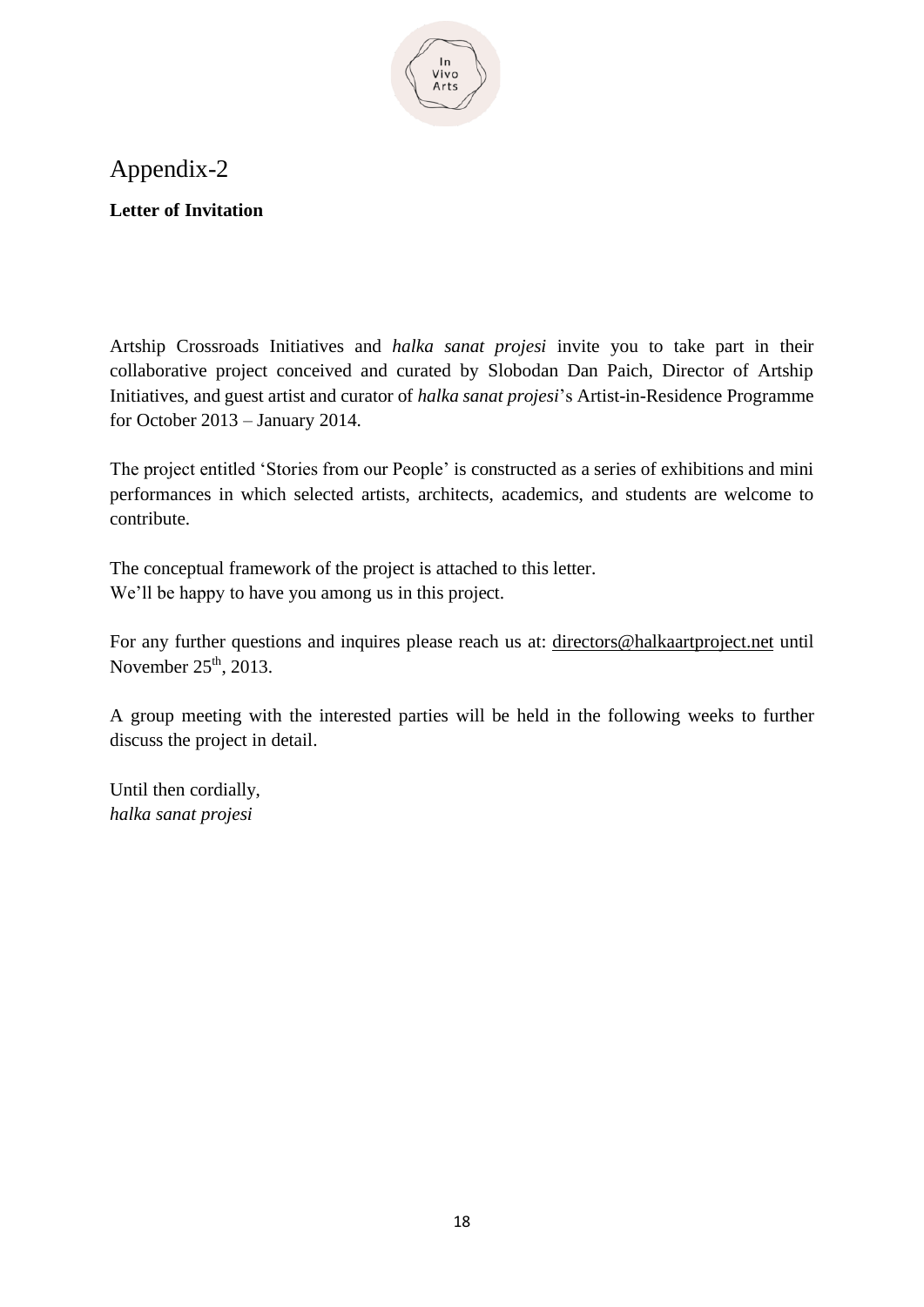

# Appendix-3

**Conceptual Framework**

# **Thematic threads explored:**

# **Train through Anatolia and the Balkans**

Presented are the memories and stories of people who were on a train in the late 1940s, 50s, and 60s of the twentieth century. Going first through Turkey and then the Balkans with similar people from Greece, Bulgaria, Yugoslavia, Albania, and Rumania to work or study in northern Europe. Also included are the stories, the memories of coming back.

## **New place / Old place**

A patchwork of records of changing reactions to new places and the homeland offers insight into the diversity of cultural memory.

## **Construction of past, construction of future**

The Exhibition with storytelling components explores the fragility of the relationship of personal and family memories to the collective sense of time and epoch. The 'Stories of Our People' project is an appraisal, celebration and reflection on the validity and necessity of hearsay, oral histories, storytelling, and performative reconstruction.



## **Description of activities and possible participants:**

## **Architects and Architecture students:**

Sketch exercise of envisioning a performance / exhibiting space expressing the journey of our people to work in the West and coming back. The performance structures could be portable and not tied to the station. These ideas of proposed forms of travelling architecture will be mounted and exhibited at the station.

## **Visual artists, designers, artisans:**

Smaller portable pieces like sketches, personal works, collages, photographs, embroideries, craft, or design objects. New or existing works adapted for the occasion of the exhibition and the theme of railway journey.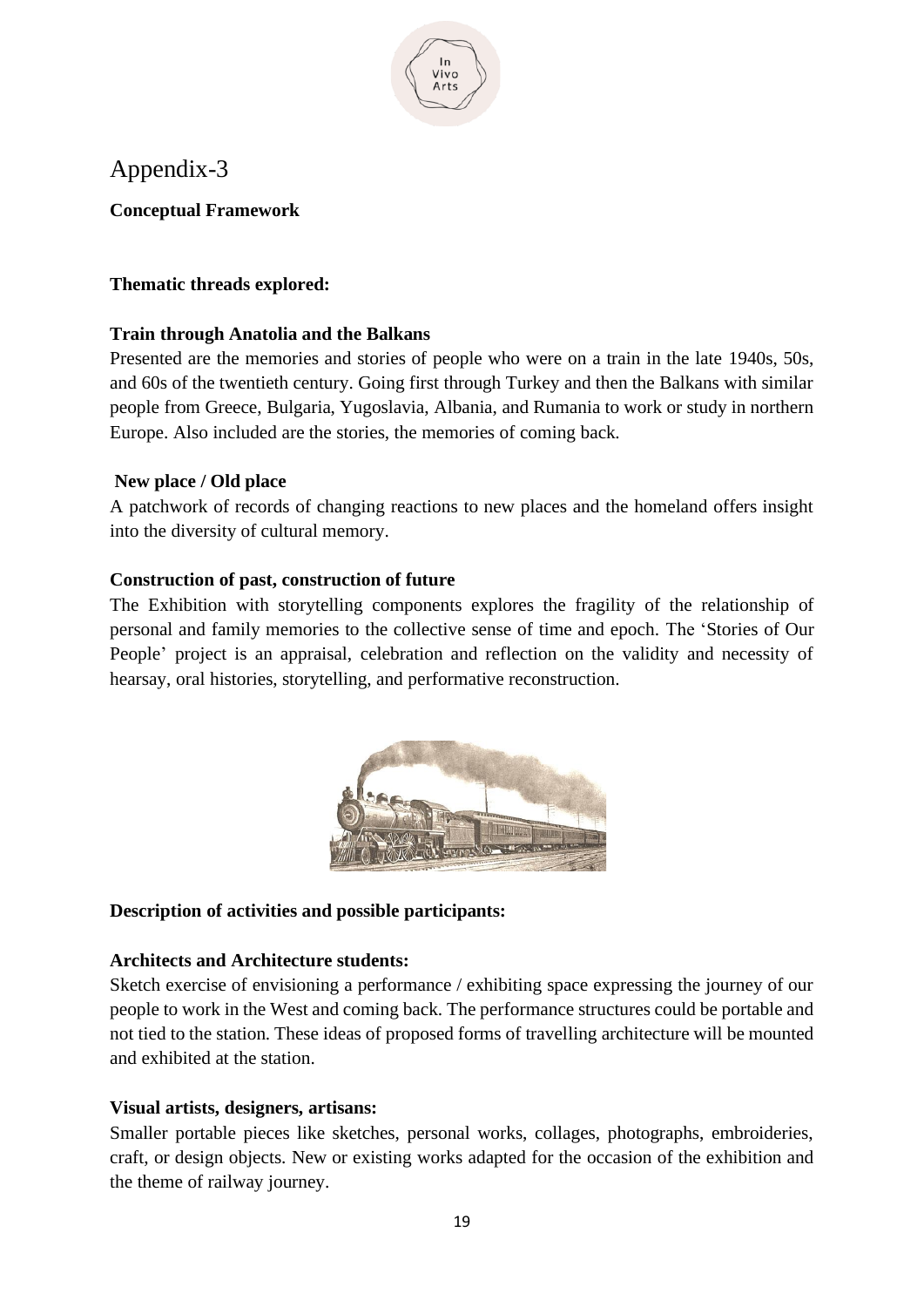

#### **Writers:**

We have collected a number of photographs of people from the period and are inviting writers to create a paragraph long story or caption inspired by the atmosphere of the person and in response to the thematic context of stories of people who were on a train in the late 1940s, 50s and 60s of the twentieth century. Going first through Turkey and then the Balkans to work or study in northern Europe or the stories, the memories of coming back.

#### **Actors, dancers, musicians:**

Alongside writers, we invite performing artists to respond to the theme with new or existing work from their repertoire reflecting the people on the journey.

An Ensemble process is on the way, and we plan several rehearsals before the event.

#### **Culinary artists:**

Reconstruction of foods that people carried with them on the long journey. Most of them will be known, everyday food but contextualized by the railway travel. We shall exhibit recipes and photographs of preparation.

#### **Interdisciplinary scholars, cultural anthropologists, sociologists, etc.:**

As with writers, we invite scholars and researchers to point to issues related to our theme by writing a caption or a paragraph with possible illustrations, if available.

#### **Children and youth:**

The theme will be offered to the next generation as classroom activities and the result will be part of the exhibition.

#### **Guest artists from abroad:**

Some artists we know have shown interest in participating and in the first year of the exhibition we showcase a few.

#### **Interested citizens:**

Anyone interested in the project as a volunteer or exhibitor/performer will be considered.